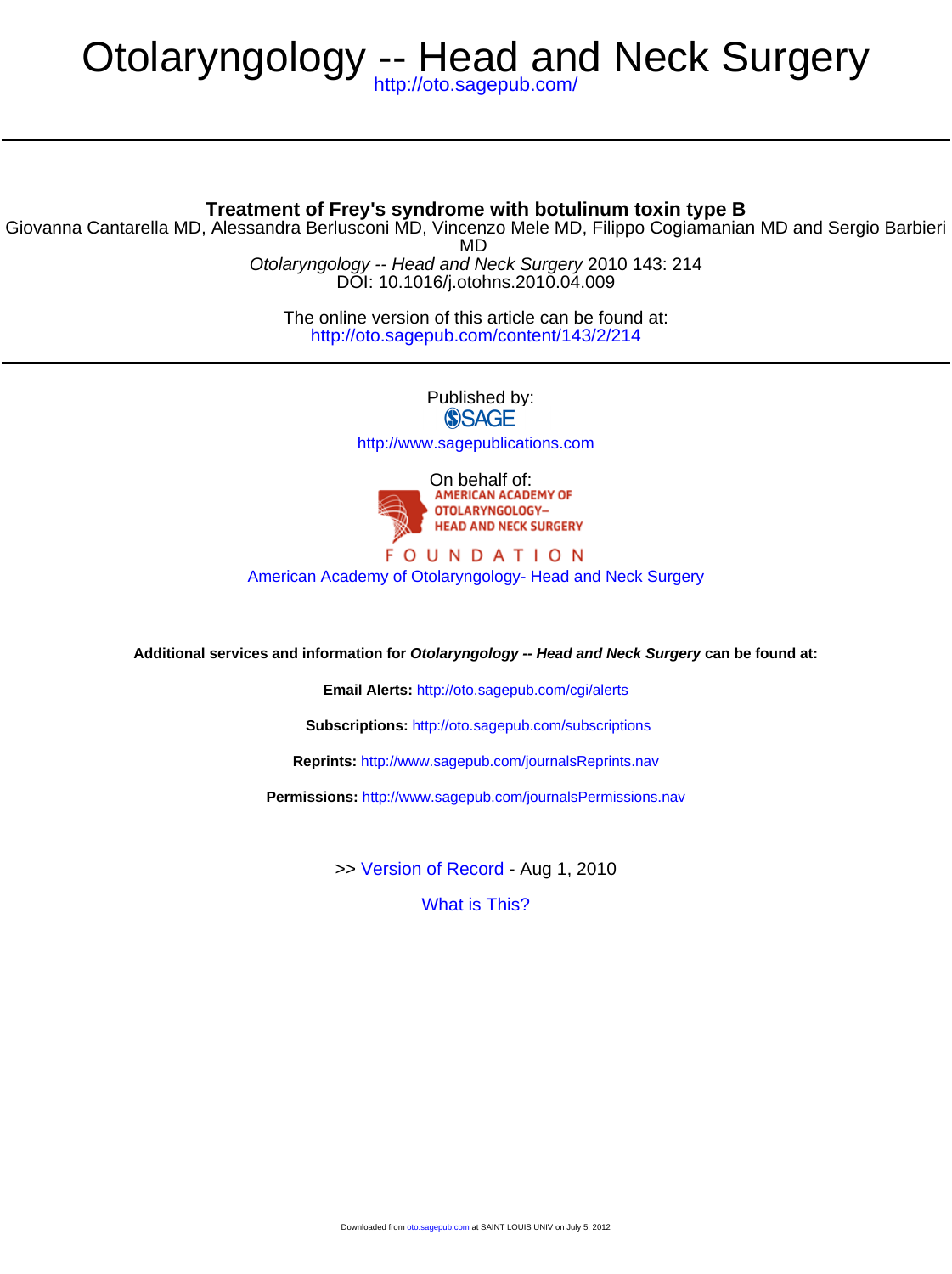## **ORIGINAL RESEARCH–GENERAL OTOLARYNGOLOGY**

# **Treatment of Frey's syndrome with botulinum toxin type B**

# **Giovanna Cantarella, MD, Alessandra Berlusconi, MD, Vincenzo Mele, MD, Filippo Cogiamanian, MD,** and **Sergio Barbieri, MD,** Milan and Udine, Italy

*No sponsorships or competing interests have been disclosed for this article.*

#### **ABSTRACT**

**OBJECTIVE:** Frey's syndrome is a frequent sequela of parotidectomy, causing facial sweating and flushing because of gustatory stimuli*.* Although botulinum toxin type A has become first-line therapy for Frey's syndrome, some patients become resistant. In this study, we investigated whether another serotype, botulinum toxin type B, might be an effective alternative.

**STUDY DESIGN:** Case series with planned data collection. **SETTING:** Otolaryngology department in a university hospital.

**SUBJECTS AND METHODS:** Seven patients aged 30 to 68 years, with severe Frey's syndrome, underwent the Minor test and had 80 U of botulinum toxin type B per cm<sup>2</sup> (mean total dose, 2354) U) injected intracutaneously in the mapped area of gustatory sweating. All patients were followed up for 12 months.

**RESULTS:** One month after treatment, six of the seven patients reported that gustatory sweating and flushing had resolved, and, in the remaining patient, these symptoms had decreased. The Minor test confirmed a significant improvement. The subjective benefits remained stable for six months in four patients and for nine months in the remaining three patients; 12 months after treatment, all patients still reported some improvement.

**CONCLUSION:** Botulinum toxin type B afforded symptomatic relief in a small sample of patients with Frey's syndrome and might be considered a potential alternative to botulinum toxin type A.

© 2010 American Academy of Otolaryngology–Head and Neck Surgery Foundation. All rights reserved.

**F**rey's syndrome is a neurologic disorder caused by injury to the parasympathetic fibers, which innervate the parotid gland. The typical symptoms are sweating, flushing, and warmth on one side of the face over the distribution of the auriculotemporal nerve or greater auricular nerve, or both, because of a gustatory stimulus. Frey's syndrome is most commonly a sequela of surgery to the parotid gland but may also follow traumatic lesions to the preauricular region. The most widely accepted cause of Frey's syndrome is aberrant regeneration of the parasympathetic nerve fibers innervating the parotid gland that are injured during paroti $\text{detomy.}^{1,2}$  After losing their physiologic target, the parasympathetic fibers reinnervate the subcutaneous sweat glands and cutaneous blood vessels, which are normally innervated by sympathetic nerve fibers. This hypothesized aberrant regeneration may take place only if the sympathetic fibers directed to vessels and sweat glands were damaged during parotid surgery or trauma. When the inferior salivary nucleus is stimulated by perception of olfactory or gustatory stimuli, or both, the sweat glands in the preauricular cutaneous area are activated. Parasympathetic and sympathetic nerve fibers can undergo cross regeneration because both use acetylcholine as a neurotransmitter. Although clinicians tend to underestimate the symptoms of Frey's syndrome, these symptoms often cause a severe esthetic impairment, which can limit patients' social relationships. Among patients who underwent parotidectomy, the prevalence of Frey's syndrome varies from 20 to  $65.9$  percent,<sup>3</sup> and the most severe form affects approximately 21 percent of the patients.<sup>4</sup> The first-choice symptomatic treatment of Frey's syndrome is currently botulinum toxin (BT) type A (BT-A) injected intracutaneously.<sup>5-11</sup> BT is a powerful neurotoxin, which acts by blocking acetylcholine release at the neuromuscular junction. BT is mainly used to treat a variety of disorders characterized by muscular hyperactivity.<sup>12</sup> More recently, BT has proved effective also in treating hyperhidrosis and sialorrhea.<sup>8,13</sup> The seven known serologically distinct types of BT, designated A to G, share a common structure comprising a heavy and a light chain linked by a disulfide bond. The serotype most commonly used for clinical purposes, BT-A, has proven effective in relieving gustative sweating and flushing.<sup>6,9,10</sup>

BT type B (BT-B), licensed since 2001, acts differently from BT-A on acetylcholine transport. Whereas BT-A cleaves the transport protein SNAP-25, BT-B cleaves the transport protein VAMP. Even though BT-B is more effective than BT-A in reducing sympathetic dysfunction, $14$  the effectiveness of BT-B for Frey's syndrome has been addressed only in a case report describing a patient with bilateral Frey's syndrome in whom first-line treatment with BT-A failed.<sup>15</sup>

Received February 7, 2010; revised March 24, 2010; accepted April 8, 2010.

0194-5998/\$36.00 © 2010 American Academy of Otolaryngology–Head and Neck Surgery Foundation. All rights reserved. doi:10.1016/j.otohns.2010.04.009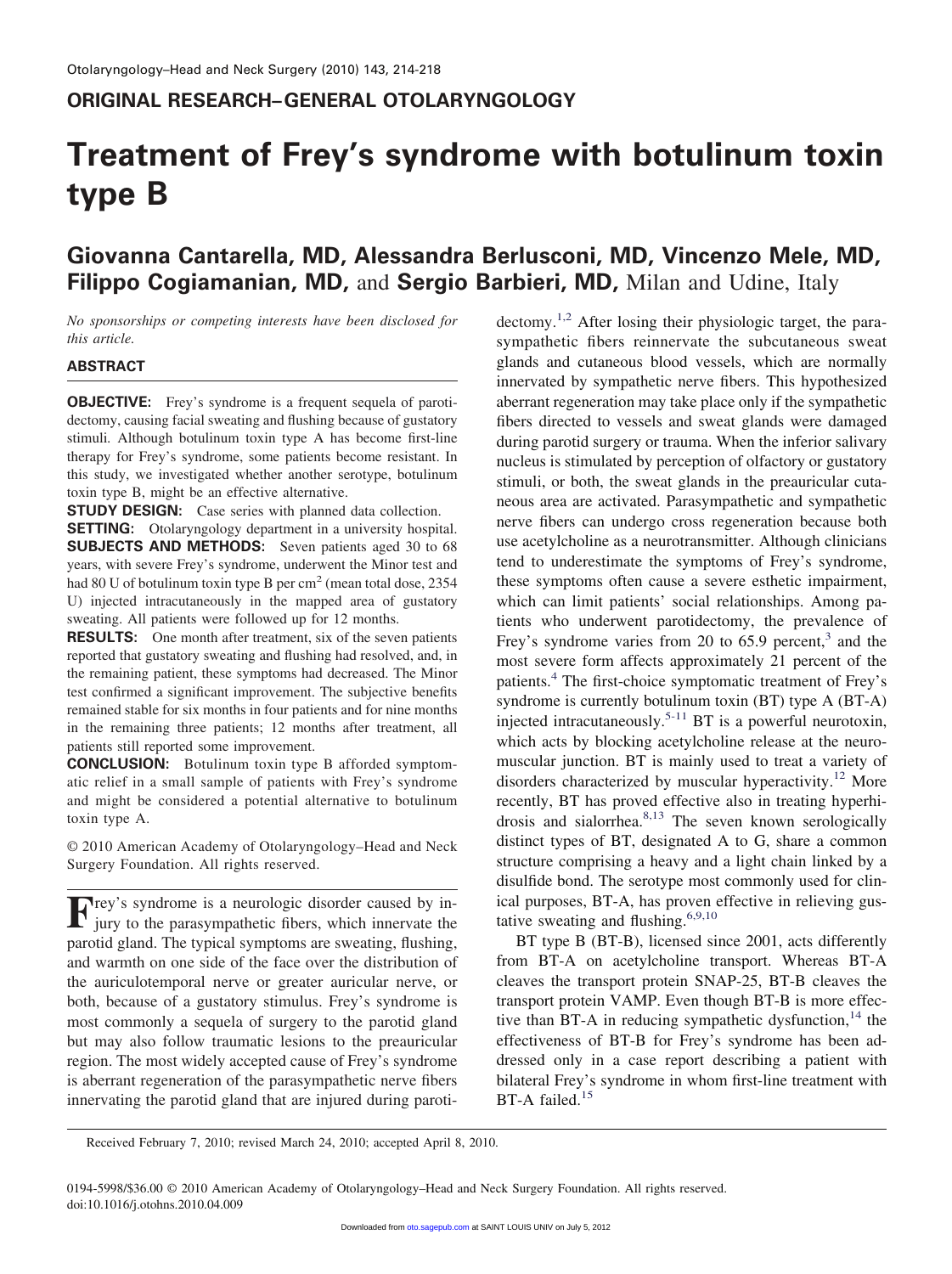Our aim in this prospective study was to assess the outcomes of BT-B injected subcutaneously for first-line treatment of severe Frey's syndrome in a group of patients who had not received BT before. As the primary outcome measure, we assessed gustatory sweating with the Minor test and subjective perception of sweating and flushing by means of a questionnaire.

#### **Patients and Methods**

The study included seven consecutive patients (5 men and 2 women), aged 30 to 68 years (mean, 48.1 yrs), with Frey's syndrome complicating surgery of the parotid gland, who sought symptom relief for emotional impairment because of gustatory sweating, a problem that caused them to avoid eating in the company of others, thus severely limiting their social relationships. Exclusion criteria were age below 18 years and previous treatments with BT. Of the seven patients prospectively enrolled in a period of four months, six had undergone superficial parotidectomy and one total parotidectomy. All the patients underwent parotidectomy 33 to 68 months before coming to our observation (Table 1). Histologic diagnoses were pleomorphic adenoma (5 patients), oncocytoma (1 patient), and adenolymphoma (1 patient). Gustatory sweating developed less than six months after the operation in three patients, six to 12 months in three patients, and more than 12 months after surgery in one patient. None of them had received BT treatment before.

The patients completed a questionnaire in which they scored the severity of their gustatory sweating and flushing on a four-point scale ( $0 =$  absent,  $1 =$  mild,  $2 =$  moderate,  $3 =$  severe). Patients signed an informed consent form that included the Minor test and permission for BT-B injections. They underwent the Minor iodine-starch test<sup>16</sup> to map the area involved by gustatory sweating before receiving BT-B injections and one month after treatment. The skin of the preauricular and retroauricular area and upper lateral cervical region of the affected side was painted with a solution containing 15 g iodine, 100 mL castor oil, and 900 mL ethanol. When the painted area was dry, it was covered with starch. Patients were then asked to chew pieces of apple sprinkled with lemon juice to induce gustatory sweating. After five minutes, we took digital pictures of the skin area involved in Frey's syndrome. When the sweat gland secretion reacted with the starch and iodine, the skin area involved by Frey's syndrome turned purple (Fig 1A). The area affected by sweating was outlined with a transparent acetate sheet and then measured in square centimeters. Soon after cleaning the skin, we intracutaneously injected 80 U of BT-B per  $\text{cm}^2$ ; the total dose varied from 1360 to 3280 U (mean, 2354 U). Patients underwent a second Minor test one month after treatment. They were then seen at three, six, nine, and 12 months after injection. At each re-examination, they were asked to score their gustatory symptoms as previously described.

The Wilcoxon test for matched paired data was used to compare the post-treatment results for their subjective evaluation with pretreatment values. A  $P$  value of  $\leq 0.05$  was considered statistically significant. The described protocol was approved by the Hospital Ethics Committee (Fondazione IRCCS, Ospedale Maggiore Policlinico, Mangiagalli e Regina Elena, Milan, Italy).

#### **Results**

The Minor test showed that the facial areas affected by gustatory sweating ranged from 17 to 41 cm<sup>2</sup> with a mean of 29.5  $\text{cm}^2$  (Table 1). The Minor test at one month after BT-B injection showed, in four patients, barely visible residual areas of gustatory sweating ranging in area from 0 to  $23 \text{ cm}^2$  (mean, 7.8 cm<sup>2</sup>). The sweating areas became very light purple, indicating extremely limited gustatory sweating. During the test, the patients were unaware of facial sweating. In three patients, the Minor test at one month after BT-B injection detected no gustatory sweating areas; one case is shown in Figure 1. The difference between pre- and post-treatment areas was statistically significant  $(P = 0.016$ by Wilcoxon test).

One month after treatment, six patients reported that gustatory sweating and flushing had completely resolved, whereas the remaining patient reported that the symptoms had substantially diminished. These subjective benefits re-

**Table 1**

**Dose of BT-B for each patient and areas in square centimeters affected by gustatory sweating, as shown by Minor test, before and one month after BT-B treatment**

| Patients | Age (yrs) | Time from<br>surgery (mo) | Area<br>pretreatment $\text{(cm}^2)$ | Area<br>posttreatment (cm <sup>2</sup> ) | % Reduction | Total dose<br>of $BT-B(U)$ |
|----------|-----------|---------------------------|--------------------------------------|------------------------------------------|-------------|----------------------------|
|          | 40        | 42                        | 34                                   |                                          | 67.6        | 2720                       |
| າ        | 60        | 60                        | 30                                   |                                          | 100         | 2400                       |
| 3        | 59        | 59                        | 22                                   |                                          | 86.3        | 1760                       |
| 4        | 30        | 30                        | 39                                   | 18                                       | 53.8        | 3120                       |
| 5        | 48        | 48                        | 17                                   |                                          | 100         | 1360                       |
| 6        | 33        | 33                        | 23                                   |                                          | 100         | 1840                       |
|          | 68        | 68                        | 41                                   | 23                                       | 43.9        | 3280                       |
| Mean     | 48.1      | 48.6                      | 29.5                                 | 7.8                                      | 78.8        | 2354                       |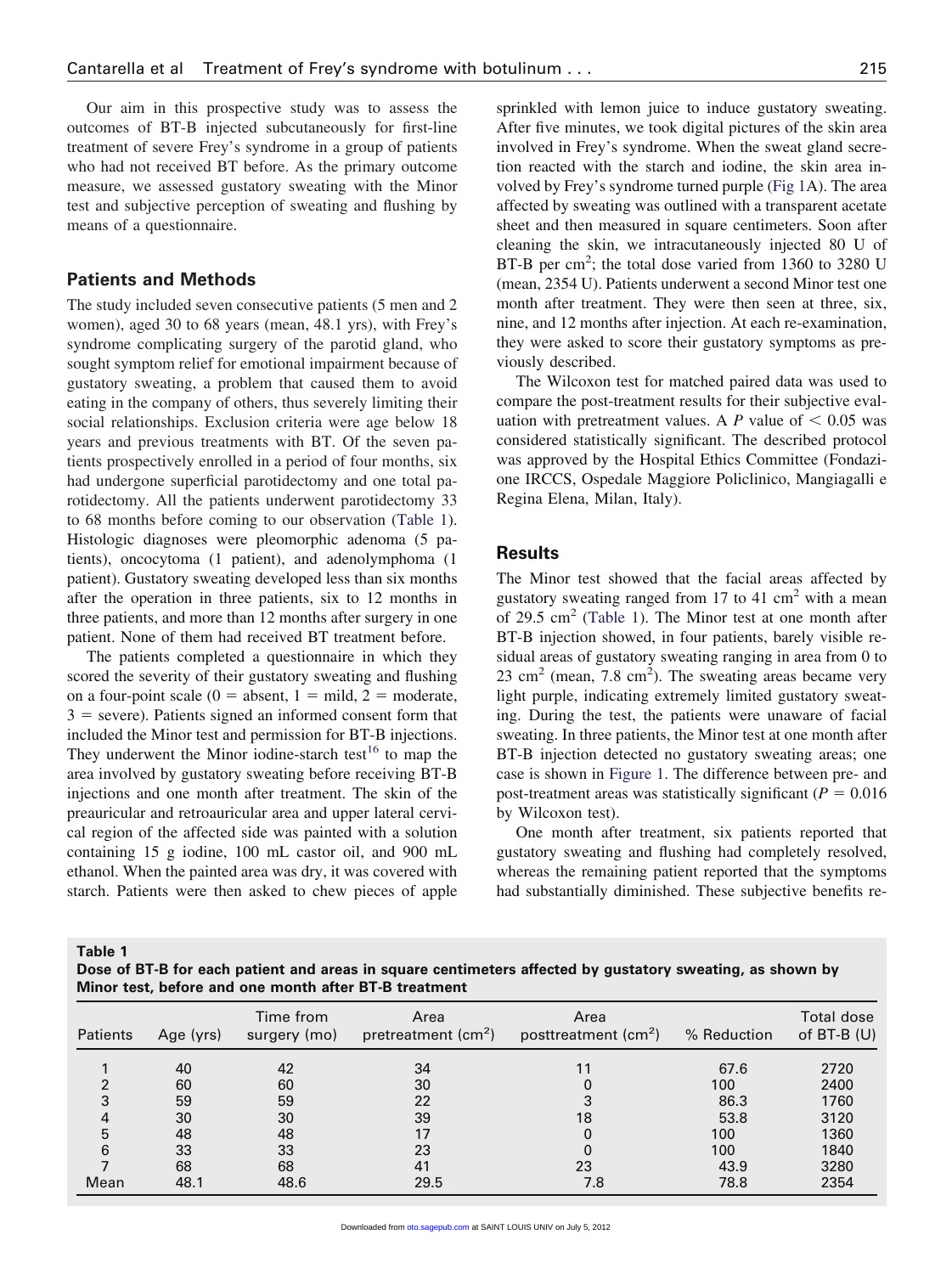



mained stable for six months in four patients and for nine months in the remaining three patients. Thereafter, in all patients, the symptoms gradually reappeared, although they were less severe and less frequent. At 12 months, all patients still reported that some improvement persisted, and, at the time, none of them needed further treatment (Table 2). The comparison between pre-treatment and post-treatment subjective scoring of sweating showed a significant improvement at one, three, six, and nine months after treatment  $(P = 0.015)$  but not at 12 months. Improvement for flushing was not significant at any time because of the small sample of patients.

None of the patients had adverse reactions related to BT-B injections. None of them experienced facial muscle weakness, and visual examination disclosed no facial asymmetries. All patients reported that they could now eat in the company of others without feeling embarrassed, so their social relationships had significantly improved.

#### **Discussion**

In this prospective study, we provide new clinical information suggesting that BT-B injected subcutaneously as firstline treatment in patients with severe Frey's syndrome after parotid gland surgery affords symptomatic relief that, in most patients, persists during 12-month follow-up.

All the patients we treated with BT-B had Frey's syndrome complicating parotid gland surgery, and all of them complained that the symptoms severely limited their social life. Despite these problems, before attending our department, none of them had been informed by their clinicians about the possible benefits of BT injection, even though previous studies showed that BT-A is an effective symptomatic treatment and achieves symptom remission from 8.3 to 17.3 months.7,9,17,18

Precisely how BT-B injected subcutaneously acts to reduce the sympathetic dysfunction and sweating in Frey's syndrome remains unclear*.* Comparative studies of BT-B and BT-A in patients with cervical dystonia found that BT-B induced a higher incidence of dry mouth, $14$  suggesting that BT-B has a higher affinity than BT-A for cholinergic terminals. Despite a potentially higher propensity of BT-B to reduce sympathetic dysfunction, only one paper evaluated its role in the treatment of Frey's syndrome.<sup>15</sup> In the only previous paper evaluating BT-B treatment for Frey's syndrome, Guntinas-Lichius<sup>15</sup> injected a total of  $6000$  U on one side of the face and 7500 on the contralateral side and reported symptomatic relief lasting for nine months.

Because none of our patients had received BT injections before entering our study, we cannot say how many would have been resistant to BT-A and therefore candidates for an

**Figure 1** (A) and (B), respectively, show the pre- and posttreatment result of Minor test in one of the treated patients; in this case, no area of gustatory sweating was detected one month after BT-B injection.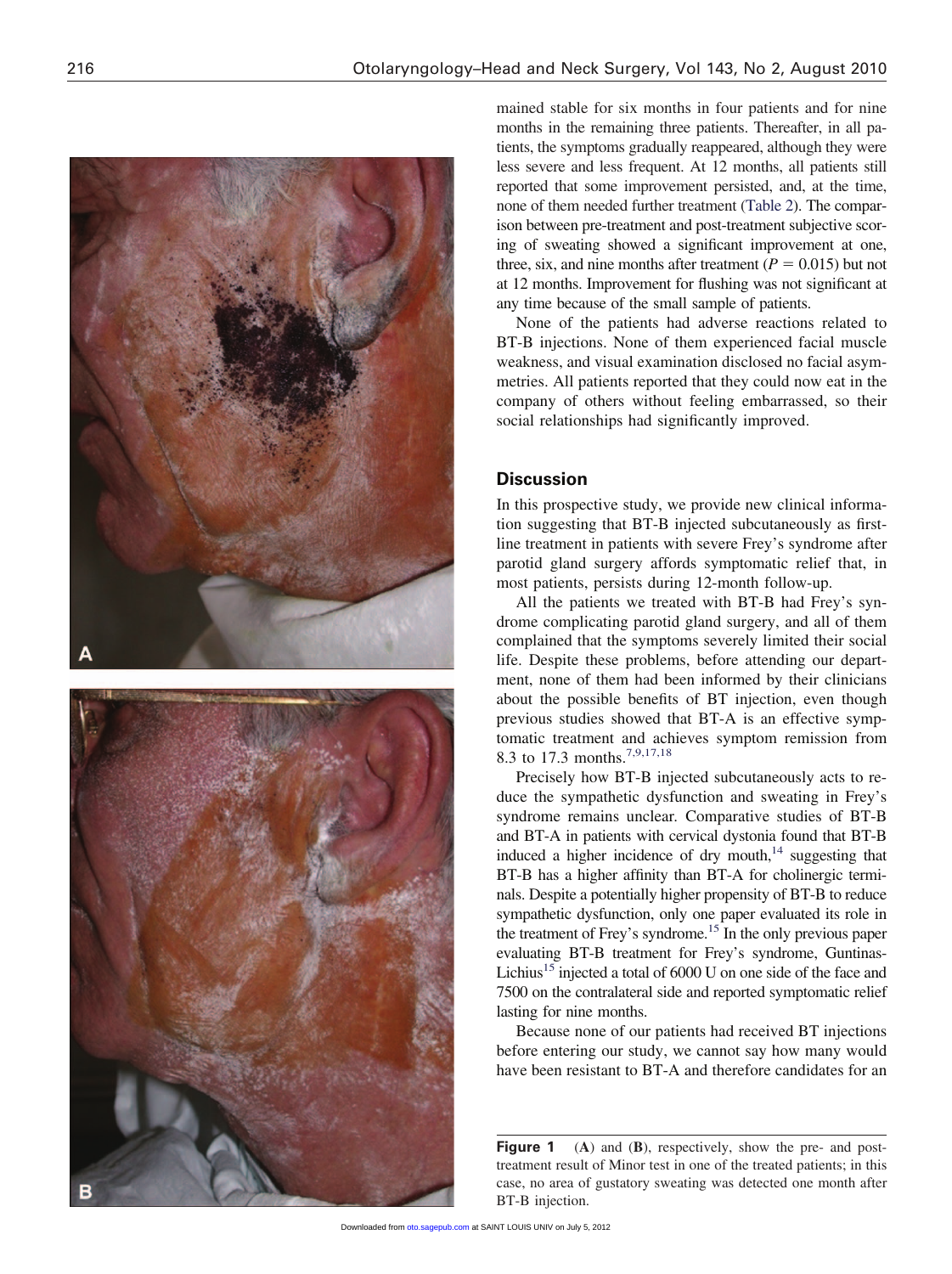**Table 2**

Gustatory flushing (subjective

| Scores on a four-point scale of subjective evaluation of qustatory sweating and flushing for the seven studied<br>patients at baseline and one, three, six, nine, and 12 months after BT-B treatment |       |      |      |      |                |                 |  |  |  |  |  |
|------------------------------------------------------------------------------------------------------------------------------------------------------------------------------------------------------|-------|------|------|------|----------------|-----------------|--|--|--|--|--|
|                                                                                                                                                                                                      | Basal | l mo | 3 mo | 6 mo | $9 \text{ mo}$ | $12 \text{ mo}$ |  |  |  |  |  |
| <b>Gustatory sweating (subjective</b>                                                                                                                                                                |       |      |      |      |                |                 |  |  |  |  |  |

evaluation) 2.43  $\pm$  0.53  $\,$  0.14  $\pm$  0.37  $\,$  0.14  $\pm$  0.37  $\,$  0.57  $\pm$  0.53  $\,$  1.00  $\pm$  0.00  $\,$  1.85  $\pm$  0.38  $\,$ 

evaluation) 1.14  $\pm$  1.07 0.14  $\pm$  0.38 0.14  $\pm$  0.38 0.28  $\pm$  0.48 0.57 $\pm$ 0.53 0.57 $\pm$ 0.53

Data are means  $\pm$  standard deviation. Four-point scale:  $0 =$  absent;  $1 =$  mild;  $2 =$  moderate;  $3 =$  severe.

alternative type of BT. Resistance to BT-A treatment has been reported,<sup>15,19,20</sup> owing to the production of antibodies able to neutralize the toxin, as a consequence of repeated BT injections or to a possible previous contact with contaminated food. The mechanism of action of BT-B is different from BT-A because it acts by cleaving a different protein at the neuromuscular junction. This might explain why anti-BT-A antibodies do not cross-react with BT-B. Because we did not evaluate the immunogenicity of BT-B in our patients, we cannot say whether the high antigenicity of BT-B limited its outcome in treating gustatory sweating. We nevertheless consider this possibility unlikely because the mean doses we injected were smaller than those commonly used for cervical dystonia.12 Immunogenicity may be an important issue given the high frequency of de novo BT-B immunoresistant cases at least in patients treated for cervical dystonia.<sup>21</sup>

No study has yet determined the ideal dose of BT-B for Frey's syndrome. Doses of Botox (Allergan, Irvine, CA) varying from  $0.5$  to  $2.5$  U per cm<sup>2</sup> have been used with satisfying results.<sup>6,11,17</sup> We chose to inject 80 U of BT-B per cm<sup>2</sup> because 50 BT-B U reportedly has about the same efficacy as  $1 \text{ U}$  of Botox.<sup>8</sup> In all seven patients we treated, this dose attained symptomatic relief. The subjective improvement of gustatory sweating in this small case series remained statistically significant for up to nine months post-BT-B injections. Only one patient had residual minimal symptoms from the first month after treatment. All treated patients reported that they no longer needed to avoid eating in public; thus, their social relationships had improved. To our knowledge, this is the first report of usage of BT-B for first-line treatment of Frey's syndrome.

In conclusion, BT-B seems a potential alternative to BT-A as first-line treatment for symptomatic relief of gustatory sweating and flushing in Frey's syndrome. A larger series of patients is needed to confirm these preliminary results. Our encouraging findings warrant future research to ascertain whether BT-B injected at higher doses could achieve longer remission of symptoms.

#### **Acknowledgment**

The authors thank Stella Forti, B Maths, for the help provided in analyzing the data for this paper.

#### **Author Information**

From the Department of Otolaryngology (Drs. Cantarella and Berlusconi) and Department of Neurology (Drs. Cogiamanian and Barbieri), Fondazione IRCCS Ca' Granda Ospedale Maggiore Policlinico, Milan, Italy; and Department of Otolaryngology, Udine University Hospital (Dr. Mele), Udine, Italy.

Corresponding author: Giovanna Cantarella, MD, Department of Otolaryngology, Padiglione Monteggia, Fondazione IRCCS Cà Granda—Ospedale Maggiore Policlinico, Via F. Sforza 35, 20122 Milano, Italy.

E-mail address: giovanna.cantarella@policlinico.mi.it.

#### **Author Contributions**

**Giovanna Cantarella,** study design, article drafting, patients' follow-up; **Alessandra Berlusconi,** article drafting, patients' tests and follow-up; **Vincenzo Mele,** article drafting, patients' tests and follow-up; **Filippo Cogiamanian,** article drafting, patients' tests and follow-up; **Sergio Barbieri,** article revising, patients' treatment.

#### **Disclosures**

**Competing interests:** None.

**Sponsorships:** None.

#### **References**

- 1. Dulguerov P, Marchal F, Gysin C. Frey syndrome before Frey: the correct history. Laryngoscope 1999;109:1471–3.
- 2. Ford FR, Woodhall B. Phenomena due to misdirection of regenerating fibers of cranial, spinal and autonomic nerves. Arch Surg 1938;36:480–96.
- 3. Laccourreye H, Laccourreye O, Cauchois R, et al. Total conservative parotidectomy for primary benign pleomorphic adenoma of the parotid gland: a 25-year experience with 229 patients. Laryngoscope 1994; 104:1487–93.
- 4. Luna-Ortiz K, Sanson-RioFrio JA, Mosqueda-Taylor A. Frey syndrome. A proposal for evaluating severity. Oral Oncol 2004;40:501–5.
- 5. Kreyden OP, Scheidegger EP. Anatomy of sweat glands, pharmacology of botulinum toxin, and distinctive syndromes associated with hyperhidrosis (review). Clin Dermatol 2004;22:40-4.
- 6. Eckardt A, Kuettner C. Treatment of gustatory sweating (Frey's syndrome) with botulinum toxin A. Head Neck 2003;25:624 – 8.
- 7. Guntinas-Lichius O. Increased botulinum toxin type A dosage is more effective in patients with Frey's syndrome. Laryngoscope 2002;112: 746 –9.
- 8. Guntinas-Lichius O. Management of Frey's syndrome and hypersialorrhea with botulinum toxin (review). Facial Plast Surg Clin North Am 2003;11:503–13.
- 9. Beerens AJ, Snow GB. Botulinum toxin type A in the treatment of patients with Frey's syndrome. Br J Surg 2002;89:116 –9.